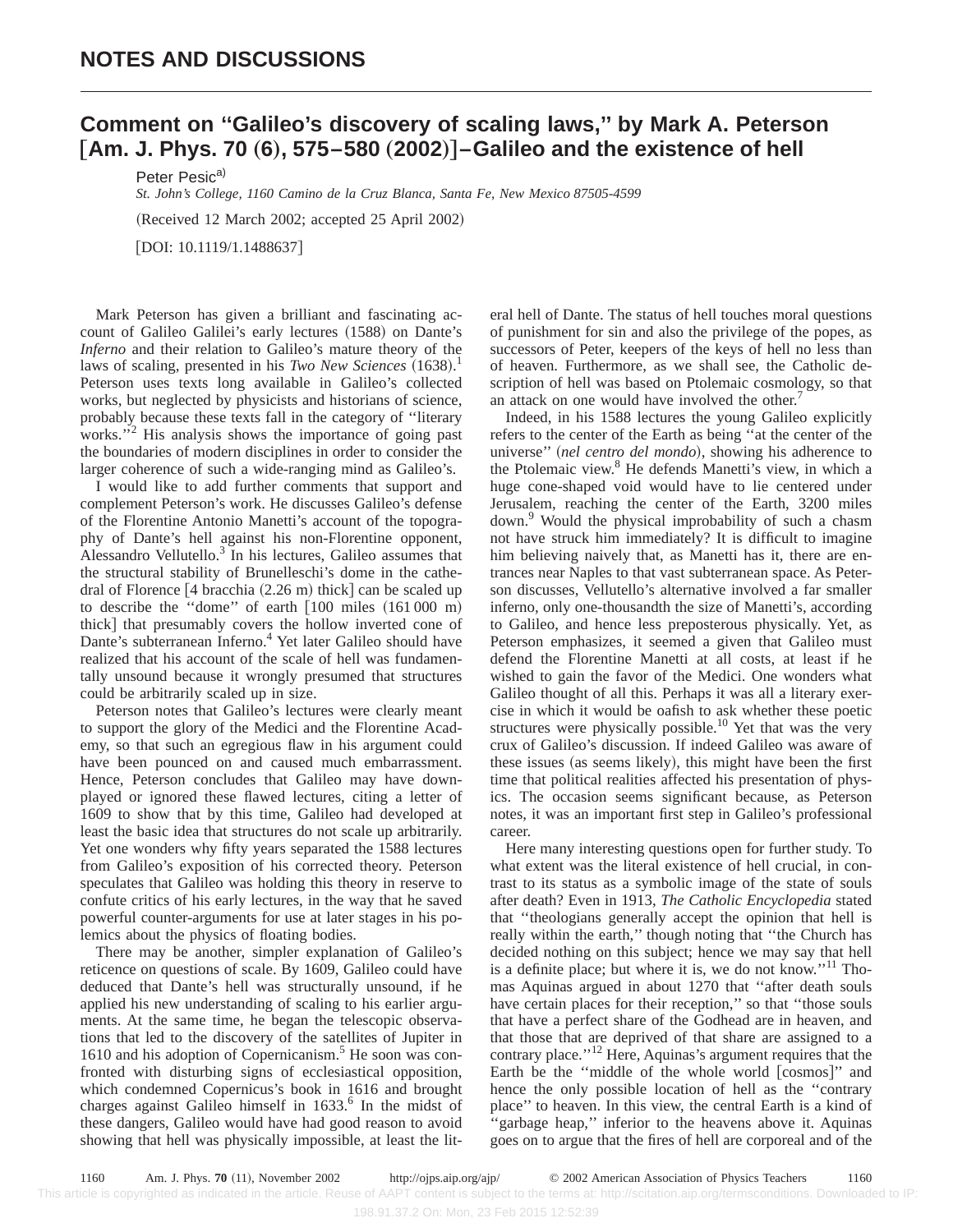same species as earthly fire, burning ''within the bowels of the earth.''13 Though the exact location of hell was not a matter of faith, its existence was a tenet of Catholic belief and its negation thus heretical. Thus, in 1620 Giuseppe Rosaccio confidently described hell as being within the earth, noting that an enormous space was needed in view of the ever increasing number of the damned, who had no right to expect as much room as the blessed souls in heaven.<sup>14</sup> Explicit attacks on the orthodox doctrine of hell do not appear before about 1650; no pope before John Paul II held that hell is only a spiritual state, rather than a physical place.<sup>15</sup>

Dante himself, in a celebrated letter to Can Grande della Scala  $(1317)$ , had noted that the literal level of meaning was one of four levels on which his poem worked, along with the allegorical, moral, and analogical levels.<sup>16</sup> If so, the literal existence of hell was on a par with its allegorical, moral, or analogical existence. To be sure, sophisticated readers, then as now, would weigh a literal interpretation against less literal readings.17 Such problems haunted the reading of the Bible above all, but applied to Dante as well. Certainly the Church might not have wanted simple believers to depart too far from the literal. In any event, it would be disturbing to common beliefs if the traditional hell were shown to be physically impossible. Moreover, this would also deny the authoritative arguments of Thomas Aquinas, as well as the Ptolemaic cosmology on which they were based. As a Copernican, Galileo thought that the Earth was as noble as the other planets, not a ''garbage heap'' fit to contain hell. The impossibility of the subterranean inferno was dangerously supportive of Copernicus.

Pietro Redondi has argued that, behind the Galileo affair, lay the disturbing possibility that atomic theory contradicts the doctrine that wine is transubstanted into blood in the Eucharist, which is a far more explosive issue theologically than technical issues of astronomy.18 As intriguing as Redondi's idea is, the existing documents do not give it explicit support; Galileo did not write on the matter at all. The question of the literal existence and structure of hell is another explosive issue that Galileo may have wanted to avoid. In this case, we have Galileo's extended physical description of Dante's inferno and also his detailed articulation of why such a structure could not exist. Galileo may well have dreaded writing down the conclusion: hell cannot exist. Even without his explicit statement, the evidence at hand shows that he would have drawn this inference and realized its danger.

### **ACKNOWLEDGMENTS**

I thank Annibale Fantoli and Mark Peterson for their helpful comments and suggestions.

a)Electronic mail: ppesic@mail.sjcsf.edu

- <sup>1</sup>Mark A. Peterson, "Galileo's discovery of scaling laws," Am. J. Phys. **70** $(6)$ , 575–580  $(2002)$ .
- <sup>2</sup>Galileo Galilei, "Due lezioni all'Accademia Fiorentina circa la figura, sito e grandezza dell'Inferno di Dante,'' in *Le Opere di Galileo Galilei*, edited by G. Barbèra (Ristampa della Edizione Nazionale, Florence, 1933), Vol. 9, pp. 31-57, translated by Mark A. Peterson, http://www. mtholyoke.edu/;mpeterso/classes/galileo/inferno.html. *See also Mark Peterson*, ''*Dante*'*s Physics*,'' *in The Divine Comedy and the Encyclopedia of Arts and Sciences*, edited by Giuseppe C. DiScipio and Aldo Scaglione (Benjamins Publishing, Amsterdam, 1988), pp. 163–180.

<sup>3</sup>See Ref. 1 for a full description of these two views.

- <sup>4</sup>For useful diagrams (which agree with the Manetti–Galileo description discussed below), see Dante Alighieri, *The Divine Comedy*, translation and commentary by Charles S. Singleton (Princeton U.P., Princeton, 1970), Vol. 1 (Inferno), pt. 2, pp. 43-44.
- <sup>5</sup>See Galileo's "The Starry Messenger" (1610) in *Discoveries and Opinions of Galileo*, translated with notes by Stillman Drake (Doubleday, New York, 1957), pp. 21–58. Drake notes  $(p. 24, n. 2)$  that, though here Galileo intimates his acceptance of the Copernican system, it was not until 1613 that he unequivocally supported it in print.
- 6 For a careful discussion, see Annibale Fantoli, *Galileo: For Copernicanism and for the Church*, translated by George V. Coyne (Vatican Observatory Publications, Vatican City, 1994), pp. 161-248.
- $7$ I thank Professor Fantoli for drawing my attention to the importance of this point. He also notes that, by Galileo's time, voyages to the southern hemisphere had disproved Isidore of Seville's hypothesis (critiqued by Thomas Aquinas) that hell might be located there.
- 8 See Galileo, *Opere*, Vol. 9, p. 33.
- <sup>9</sup>See Refs. 1 and 2.
- <sup>10</sup>For a helpful overview, see Leonardo Olschki, "Galileo's literary formation," in *Galileo, Man of Science*, edited by Ernan McMullin (Basic Books, New York, 1967), pp. 140-159.
- <sup>11</sup>"Hell," in *The Catholic Encyclopedia* (Encyclopedia Press, New York, 1913), Vol. 7, p. 207.
- 12St. Thomas Aquinas, *Summa Theologica*, Supplement to Part III, Question 69, Article 1, as translated in *The Summa Theologica of Saint Thomas Aquinas* (Encyclopaedia Brittanica, Chicago, 1952), pp. 885–886.
- 13Reference 12, Question 97, Article 7, pp. 1071–1072.
- <sup>14</sup>Edward Moore, "The geography of hell," in *Studies in Dante* (Clarendon, Oxford, 1968), Vol. 3, p. 135.
- <sup>15</sup>D. P. Walker, *The Decline of Hell* (University of Chicago Press, Chicago,  $1964$ , p. 4.
- 16This letter is available in *Literary Criticism of Dante Alighieri*, edited by Robert S. Haller (University of Nebraska Press, Lincoln, NE, 1973), pp. 95–111; Dante had earlier set out his theory of the four levels of interpretation in his *Convivio* (1307), pp. 112-114.
- <sup>17</sup>For instance, in his essay "The Divine Comedy" [*The Poets' Dante*, edited by Peter S. Hawkins and Rachel Jacoff (Farrar, Straus and Girous, New York, 2001), p. 119], Jorge Luis Borges notes that "Dante never presumed that what he was showing us corresponded to a real image of the world of death... I believe, nevertheless, in the usefulness of that ingenious concept: the idea that we are reading a true story.'' For a discussion of the ''truth'' of Dante's "fiction," see Charles S. Singleton, *Dante Studies 1* (Harvard U.P., Cambridge, MA, 1965), pp. 61-83.
- 18Pietro Redondi, *Galileo Heretic*, translated by Raymond Rosenthal (Princeton U.P., Princeton, 1987).

 This article is copyrighted as indicated in the article. Reuse of AAPT content is subject to the terms at: http://scitation.aip.org/termsconditions. Downloaded to IP: 198.91.37.2 On: Mon, 23 Feb 2015 12:52:39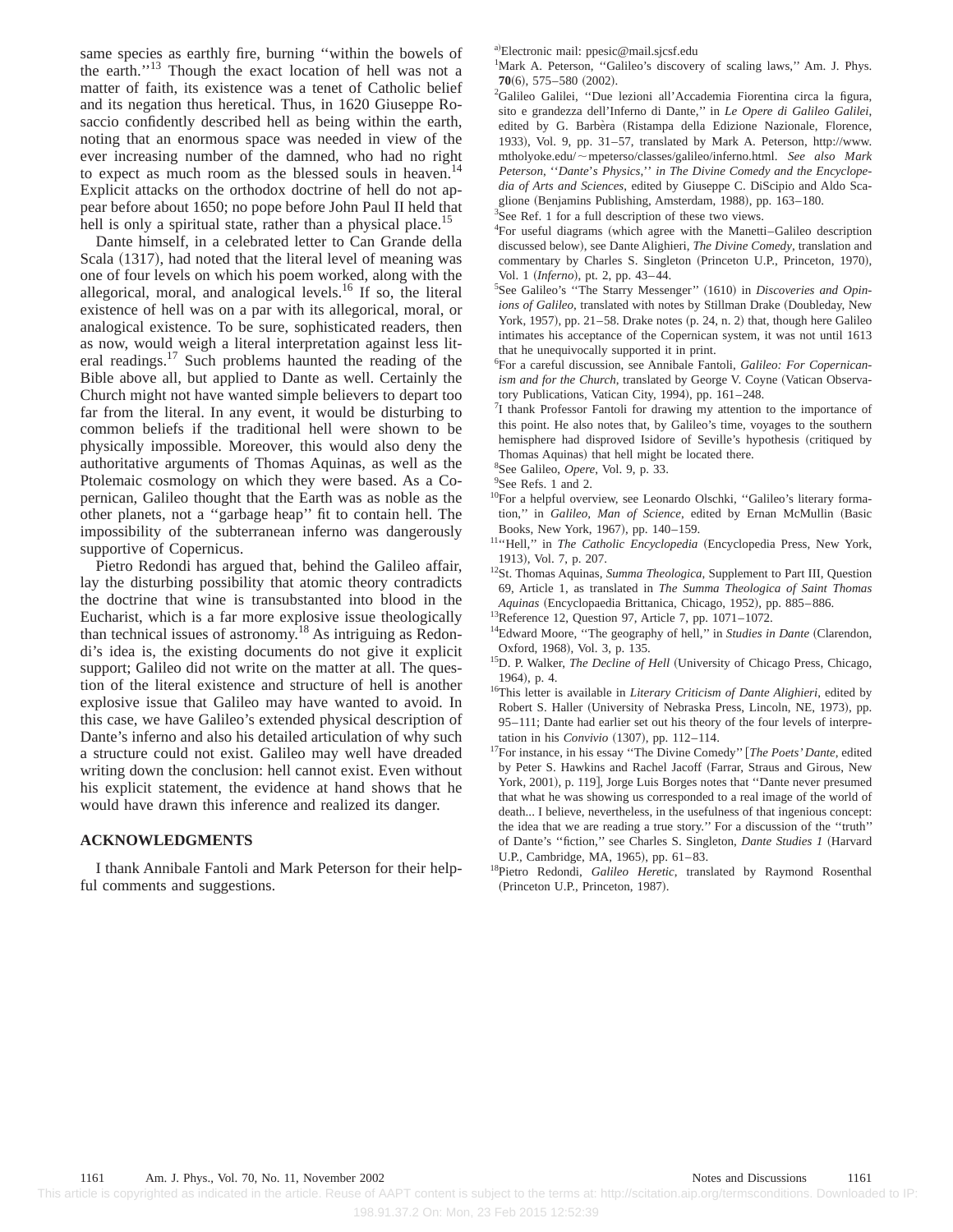# **A remarkable mathematical property of the Lande´ factor in quantum mechanics**

Albrecht Pfister<sup>a)</sup>

*Institute of Mathematics, University of Mainz, D-55099 Mainz, Germany*

Herbert Pfisterb) *Institute of Theoretical Physics, University of Tübingen, D-72076 Tübingen, Germany* 

(Received 29 January 2002; accepted 13 June 2002)

We show that the Landé factor can, in principle, attain any positive or negative rational number. © *2002 American Association of Physics Teachers.*  $|DOI: 10.1119/1.1498891|$ 

The splitting of the atomic spectra in a weak, homogeneous magnetic field **B** is determined by the Zeeman energy operator

$$
H_B = -\mu_B (\mathbf{L} + 2\mathbf{S}) \mathbf{B},\tag{1}
$$

where the Bohr magneton  $\mu_B = e\hbar/2mc$ . For not too heavy atoms  $(Z \le 80)$  and for not too highly excited states, the total orbital angular momentum  $L$  (in units of  $\hbar$ ) and the total spin *S* of all electrons are good quantum numbers (*LS* coupling). Then the energy splitting is given to first-order in perturbation theory by the expectation value of  $H_B$  in the atomic eigenstates  $|n,L,S;J,M_J\rangle$ , with **J**=**L**+**S** and  $M_J = -J, -J$  $1, \ldots, +J$ . The evaluation of the matrix elements (usually with the Wigner–Eckart theorem) gives

$$
\Delta E = -\mu_B g M_J B,\tag{2}
$$

with the Landé factor

$$
g = 1 + \frac{J(J+1) - L(L+1) + S(S+1)}{2J(J+1)}.
$$
 (3)

(For a derivation of this formula see any advanced textbook on quantum mechanics, for example, Ref. 1.)

Here *L* and 2*S* can in principle be any natural number  $1,2,3,...$ , or zero. (In reality, *L* and *S* are limited from above because stable atoms have only a finite number of electrons, and because of the limits of validity of the *LS* coupling.) The quantity *J* can attain the values  $J = |S - L|, |S - L| + 1, \ldots, S$  $+L$ . For  $J=0$ ,  $g-1$  is of the indefinite form 0/0, but because  $M_7=0$  in this case,  $\Delta E$  is zero. Obviously *g* is a rational number in all cases. (It is remarkable that this property was conjectured as early as 1907 by Runge, after a careful analysis of the first systematic experimental data on the Zeeman splitting.2 ! For pure orbital angular momentum (*S*  $(50)$ , we have  $g=1$ ; for pure spin  $(L=0)$ ,  $g=2$ ; and for  $L = S$ ,  $g = 3/2$ , a "mean value." For most atomic states *g* is in the interval  $0.4 \le g \le 2$ , but values outside this interval have been measured. The extremal values we have found in the literature are  $g = -0.72$  and  $g = 3.35$ .<sup>3</sup> It can also be seen that for nearly any particular value of *g*, at least in the range  $0 \le g \le 2.5$ , an atom exists in nature with g extremely close to this value. This experimental fact suggests the mathematical question if Eq. (3) for the Lande<sup> $\epsilon$ </sup> factor can produce *any* (positive or negative) rational number disregarding the upper limits on *L* and *S*.

In the following we give a simple illuminating proof of this conjecture. It is advantageous to consider instead of *g*, the quantity

$$
f = g - \frac{3}{2} = \frac{(S - L)(S + L + 1)}{2J(J + 1)},
$$
\n(4)

the deviation of *g* from the mean value 3/2. The numerator of *f* is antisymmetric with respect to the exchange  $S \leftrightarrow L$ , and the denominator is symmetric, given the condition  $|S-L| \leq J \leq S+L$ . Therefore, it is sufficient to confine ourselves to positive values of  $X = S - L$ . (The value  $f = 0$  is trivially constructed by  $X=0$ , that is,  $S=L$ , and, for example,  $J = L = 1$ .) To prove that *f* (and therefore *g*) can attain any (positive) rational number  $p/q$ , it turns out to be sufficient to consider only the limiting cases  $J=X$ , and  $J=X$  $+2L$ . Furthermore, it is simpler to confine ourselves to integer spin values *S*, because then the quantities *X*, *L*, and *J* in  $f = X(X + 2L + 1)/2J(J+1)$  appear on a more equal footing. For the limiting cases  $J=X$ , and  $J=X+2L$ , there are cancellations between the numerator and denominator of *f* , with the result that

$$
f = \frac{X + 2L + 1}{2(X + 1)} \quad (J = X),
$$
 (5)

$$
f = \frac{X}{2(X+2L)} \quad (J = X + 2L). \tag{6}
$$

(For all other allowed values of  $J$ , the numerator and denominator of *f* remain quadratic in *X* and *J*, and it will be much more difficult to decide whether they can attain any natural numbers  $p$  and  $q$ .) Obviously, in Eq.  $(5)$ , we have  $f \ge 1/2$ , and in Eq. (6)  $f \le 1/2$ . To prove that *f* can be any rational number  $p/q$ , we will assume that  $f = p/q$ , and then show that suitable values for *J*, *L*, and *S* can be found as functions of *p* and *q*. For  $f \ge 1/2$ , the condition  $f = (X + 2L)$  $(1+1)/2(X+1)=p/q$  leads in general to  $2(X+1)=2kq$ , and  $X+2L+1=2kp$ , for some natural number *k*. Therefore we have  $X+1=kq$ , and  $kq+2L=2kp$ . Hence, *k* must be even if *q* is odd. It turns out that we may (always) take  $k=2$ . Then our solution for  $f = p/q$  reads

$$
J = X = 2q - 1 \neq 0, \quad L = 2p - q, \quad S = 2p + q - 1. \tag{7}
$$

For  $f \le 1/2$ ,  $f = X/2(X + 2L) = p/q$  leads to  $2(X + 2L)$  $=2kq$ , and  $X=2kp$ , with the simplest solution ( $k=2$ ):

$$
L=q-2p, \quad X=4p, \quad J=2q\neq 0, \quad S=2p+q. \tag{8}
$$

By this elementary reasoning, we have shown that *f* can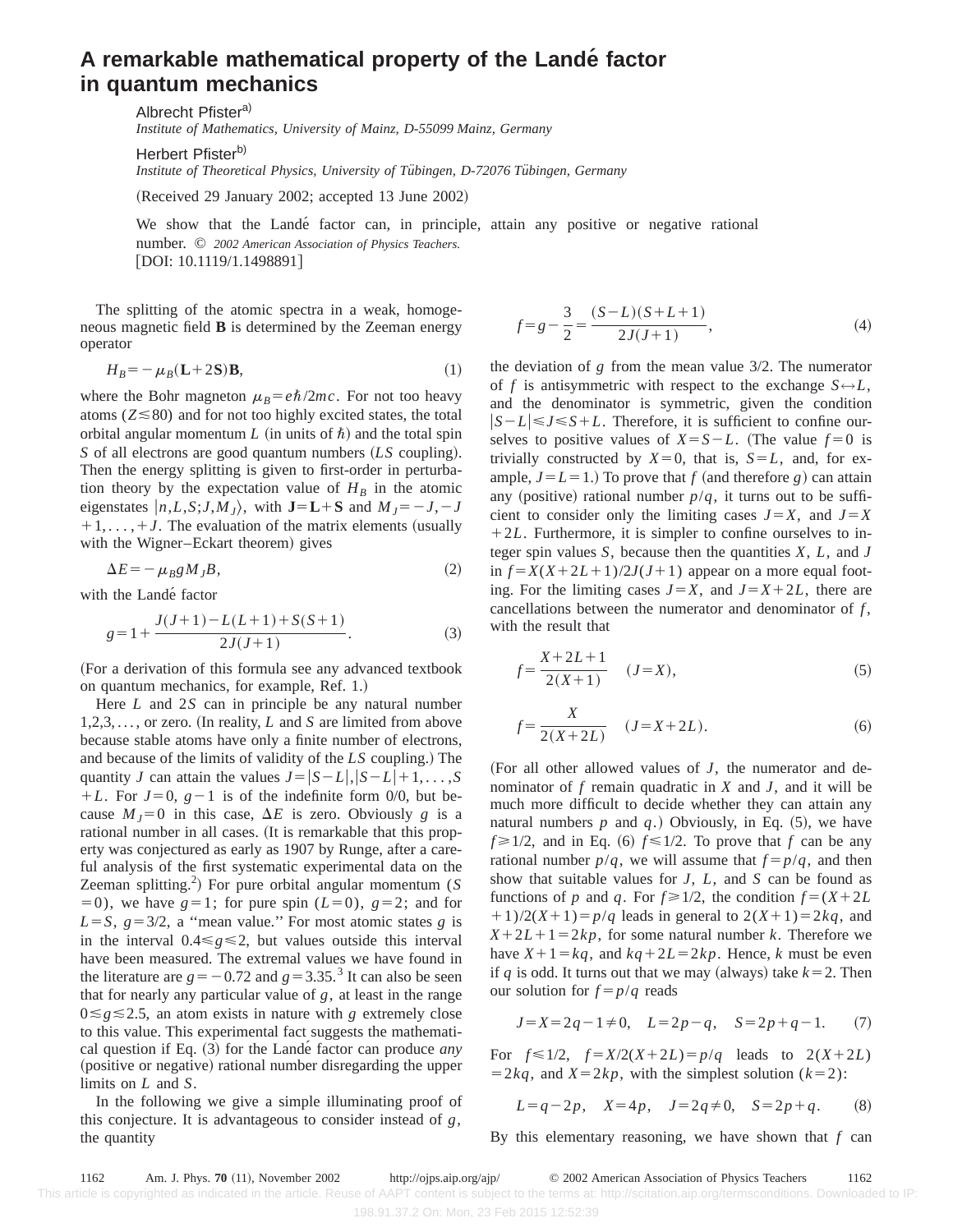attain any positive rational number. The negative rational numbers are constructed by the exchange  $L \leftrightarrow S$ . We find it remarkable that the values  $f = \pm 1/2$ , which divide the two cases of this derivation, belong to the physically preferred cases  $g=1$  (pure orbital angular momentum), and  $g=2$ (pure spin), and this although it was not necessary to consider half-integer *S* values in our proof.

a)Electronic mail: pfister@mathematik.uni-mainz.de

<sup>b)</sup>Electronic mail: herbert.pfister@uni-tuebingen.de

- <sup>1</sup>A. Messiah, *Quantum Mechanics* (North-Holland, Amsterdam, 1962), Vol. II, Chap. XVI, Secs. 10–12.
- <sup>2</sup>C. Runge, "Über die Zerlegung von Spektrallinien im magnetischen Felde," Phys. Z. 8, 232-237 (1907).
- <sup>3</sup>Atomic Energy Levels, edited by C. E. Moore (Circular of the National Bureau of Standards No. 467), Vol. I (1949), Vol. II (1952), Vol. III (1958).

### **Comment on ''The Thomas rotation,'' by John P. Costella et al.**  $[Am. J. Phys. 69 (8), 837–847 (2001)]$

Krzysztof Rebilas<sup>a)</sup>

*Zakl*i*ad Fizyki, Akademia Rolnicza im. Hugona Kol*i*l*i*ataja, Al. Mickiewicza 21, 31-120 Krakow, Poland*  $(Received 11 January 2002; accepted 22 July 2002)$ 

[DOI: 10.1119/1.1507788]

An interesting method for studying a facet of special relativity called the Thomas rotation was provided recently by Costella *et al.*<sup>1</sup> One of the most important points discovered by the authors of Ref. 1 is the surprising effect that arises from the composition of two perpendicular boosts. The outcome of two such transformations is that, from the point of view of a boosted observer, the second boost changes the velocity of the *first* one.<sup>2</sup> This unexpected result is considered and commented on by the authors to show that it makes sense from the energetic point of view. However, its direct origin is not revealed and for many readers it may still seem to be counterintuitive and inexplicable by a straightforward calculation. The strange reduction in velocity of the first boost deserves to be examined more thoroughly, because it appears to be just one of the causes of the Thomas rotation.

In this comment we first give a simple explanation for why the second boost reduces the velocity of the first one. Additionally, we show that the strangeness of this effect is even greater than expected. Namely, using the same method as Ref. 1, we find that, from the point of view of a body at rest during the passive boosts (for example, a star in Ref. 1), it is just the *second* boost that is changed while the first remains unaltered! Thus, *the same two boosts* are evaluated differently by the boosted observer and by someone who is at rest. This asymmetry is not mentioned in Ref. 1. However, it is very instructive to reflect on the difference between the two viewpoints because the indicated reduction of boost velocity *together with* the asymmetry is equivalent to the Thomas rotation. Because the mathematical method introduced in Ref. 1 is very convenient for tracing the asymmetry, we apply their method to visualize the Thomas rotation for two perpendicular boosts (in Ref. 1 four boosts are required).

Finally, we show how we can make use of the velocity reduction effect noticed in Ref. 1 to obtain the standard expression for the Thomas *precession* without any complicated calculations. We believe that it is a useful and important example of the elegant formal method contained in their paper.

Let us first elucidate the reduction of velocity suffered by the first boost after the second perpendicular boost is performed. Following the hypothetical situation introduced in Ref. 1, let the starship *Enterprise*, initially at rest relative to some particular star, be boosted in the *x* direction by a velocity  $v_x$ . After the boost an astronaut in the Enterprise observes the star moving with the velocity  $-v_x$  which may be calculated in a frame  $S_x$  moving (at the moment) together with the Enterprise as  $-v_x = \frac{\Delta x}{\Delta t}$  (the *x* axis of  $S_x$  is parallel to the direction  $x$  of the space ship motion). It is important that the time  $\Delta t$  be measured by clocks lying along the *x* axis of the frame  $S<sub>x</sub>$ . Next, the second boost is accomplished on the Enterprise, this time in the *y* direction and by a velocity  $v_y$ . Now we notice that while in the "abandoned" frame  $S_x$ , the displacement of the star during the time  $\Delta t$  is equal to  $\Delta x$ , so in the *new* rest frame of the Enterprise, the respective shift of the star in the *x* direction also is equal to  $\Delta x$ ~because the second boost is *perpendicular* to the *x* axis of  $S<sub>x</sub>$ ), but the time  $\Delta t'$  of the star displacement observed in the new rest frame differs from  $\Delta t$ . To show the difference and find the relation between  $\Delta t'$  and  $\Delta t$ , we notice that the synchronized clocks that measure the interval  $\Delta t$  in the frame  $S_x$  are *still synchronized* for the astronaut, now additionally boosted in the *y* direction. If so, the clocks act as a "single" clock extended along the *x* axis in  $S<sub>x</sub>$  and moving with velocity  $-v_y$  with respect to the Enterprise. Due to the time dilation effect, for the observer in the space ship they seem to run slowly and

$$
\Delta t' = \gamma_{v_y} \Delta t. \tag{1}
$$

We see then that the velocity of the star in its motion along  $\Delta x$  after the two boosts appears to be reduced and equals

$$
\frac{\Delta x}{\Delta t'} = -\frac{v_x}{\gamma_{v_y}}.\tag{2}
$$

Thus the twice boosted astronaut registers the velocity of the star to be

$$
\mathbf{v}_S = \left( -\frac{\nu_x}{\gamma_{\nu_y}}, -\nu_y \right). \tag{3}
$$

Equation  $(3)$  it is just the intriguing result that sprang out from the formal procedure introduced by Costella *et al.*<sup>1</sup>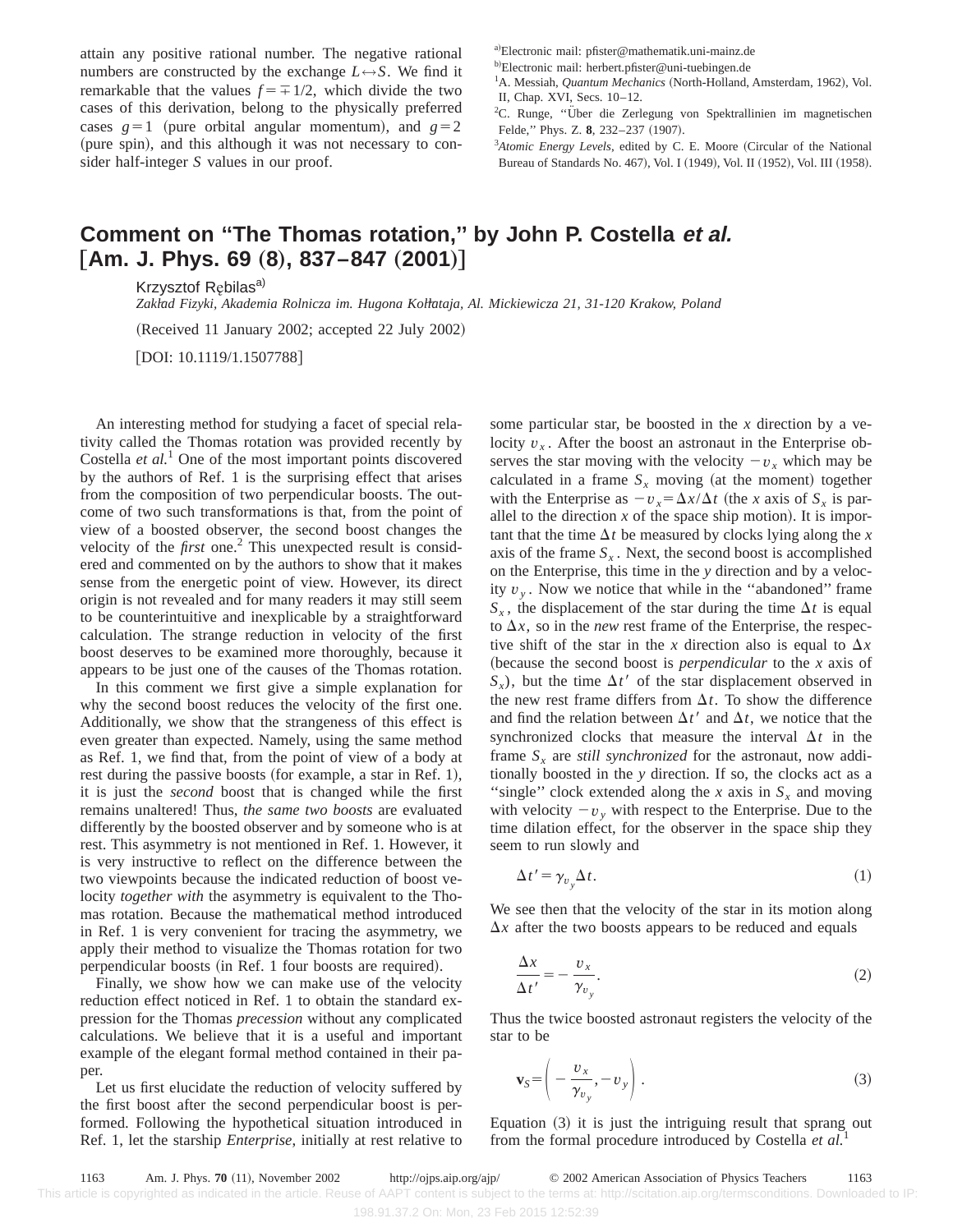Now let us consider the same two boosts from the point of view of the star. Imagine that the Enterprise is already twice boosted and as such is at rest in some reference frame. Now we pass from that frame to the one connected with the star. To do so we have to cancel the two performed boosts, that is, proceed in the opposite direction with respect to the original order of transformations. First we apply to the rest frame of the Enterprise the reversed *y* boost and then the reversed *x* one. By using the method of Ref. 1, we find that after the action of the two reversed boosts, the energy-momentum four-vector of the Enterprise is

$$
B_x(-v_x)B_y(-v_y)\begin{pmatrix} m_E \\ 0 \\ 0 \\ 0 \end{pmatrix} = \begin{pmatrix} m_E \gamma_{v_x} \gamma_{v_y} \\ m_E \gamma_{v_x} \gamma_{v_y} v_x \\ m_E \gamma_{v_y} v_y \\ 0 \end{pmatrix}, \qquad (4)
$$

where  $m_E$  is the mass of the Enterprise. We calculate the ratio  $p^{i}/E$  and obtain the velocity of the Enterprise as seen by the observer on the star (we omit the  $z$  component because it is equal to zero):

$$
\mathbf{v}_E = \left(v_x, \frac{v_y}{\gamma_{v_x}}\right). \tag{5}
$$

Contrary to Eq.  $(3)$ , from the point of view of the star, it is the *x* boost that is unchanged while the *y* one is reduced in its velocity. Certainly, the decrease of the *y* component of the velocity can also be explained in the same manner as was done above for the boosted Enterprise where the reduction in velocity is shown to emerge from the time dilation effect.

At the moment, however, we pay attention to the contrast between the results (3) and (5): the velocities  $\mathbf{v}_s$  and  $\mathbf{v}_E$  differ in the absolute values of their components. Certainly, the relative velocity between the star and the Enterprise must have the same magnitude both for the observer on the star and for the astronaut. Using Eqs.  $(3)$  and  $(5)$  we may verify that  $v_s = v_E$ . However, if the system of coordinates connected with the star (in which  $v<sub>E</sub>$  is measured) and that associated with the Enterprise (where  $v<sub>S</sub>$  is determined) have their respective axes parallel with respect to each other (as



Fig. 1. After the two perpendicular boosts along the *x* and the *y* axes, the rest frame of the Enterprise is rotated with respect to the frame of the star by the angle  $\Delta \theta = \theta_E - \theta_S$ .

they were at the beginning), the respective components of  $\mathbf{v}_s$ and  $\mathbf{v}_E$  should differ only in their signs. That the components are completely different follows from the fact that the two frames after the two boosts appear to be rotated with respect to each other (see Fig. 1). In other words, although the two boosts of the *Enterprise* were performed without any angular rotation, the resultant rest frame of the spaceship *is* rotated with respect to the initial one (that is, with respect to the frame in which the star rests). So, from the point of view of the star, the two pure boosts make the Enterprise turn around. As promised, by explaining the asymmetry of the results  $(3)$ and  $(5)$ , we have arrived at the Thomas rotation.

On the basis of Fig. 1, the angle of rotation suffered by the rest frame of the Enterprise after the two boosts is

$$
\Delta \theta = \theta_E - \theta_S, \qquad (6)
$$

where

$$
\theta_S = \arctan\left(\frac{v_y \gamma_{v_y}}{v_x}\right),\tag{7}
$$

and

$$
\theta_E = \arctan\left(\frac{v_y}{v_x \gamma_{v_x}}\right),\tag{8}
$$

as follows from Eqs.  $(3)$  and  $(5)$ . To check that our reasoning is consistent with that in Ref. 1, we choose  $v_x = v_0$  and  $v_y$  $= v_1$ , where  $v_0$  and  $v_1$  are the velocities of the boosts considered in Ref. 1 [see Eq.  $(17)$ ]. For that case we find:

$$
\Delta \theta = -\arctan\left(\frac{\sqrt{2\gamma_0^2 - 1} - 1}{\sqrt{2\gamma_0^2 - 1} + 1}\right).
$$
\n(9)

It can be verified that the double value of  $\Delta \theta$  is given by

$$
2\Delta\theta = -\arctan\left(\frac{\gamma_0^2 - 1}{\sqrt{2\gamma_0^2 - 1}}\right),\tag{10}
$$

which agrees with the result (22) in Ref. 1 obtained for *two pairs* of perpendicular boosts by velocities  $v_0$  and  $v_1$ .

Although our presentation of the Thomas rotation may seem to be less concise than that in Ref. 1, we believe that it allows one to understand the relativistic effect more immediately. However, our approach has its own intrinsic benefit as discussed in the Appendix, where we calculate the angle of rotation in the special and important case for which the Enterprise moves in a circle around a star. In this way we obtain the desired standard expression for the Thomas precession without excessive effort.

### **APPENDIX**

Let the Enterprise move in a circle around a star with a speed *v*. At any moment the movement may be regarded as the effect of a boost of the star by the velocity  $-v$  along the *x* direction of the instantaneous velocity followed by the second boost of velocity  $-dv$  perpendicular to the first one. If we make use of the result  $(5)$ , the velocity of the Enterprise as observed from the point of view of the star is

$$
\mathbf{v}_E = \left(v, \frac{dv}{\gamma_v}\right). \tag{A1}
$$

1164 Am. J. Phys., Vol. 70, No. 11, November 2002 Notes and Discussions 1164